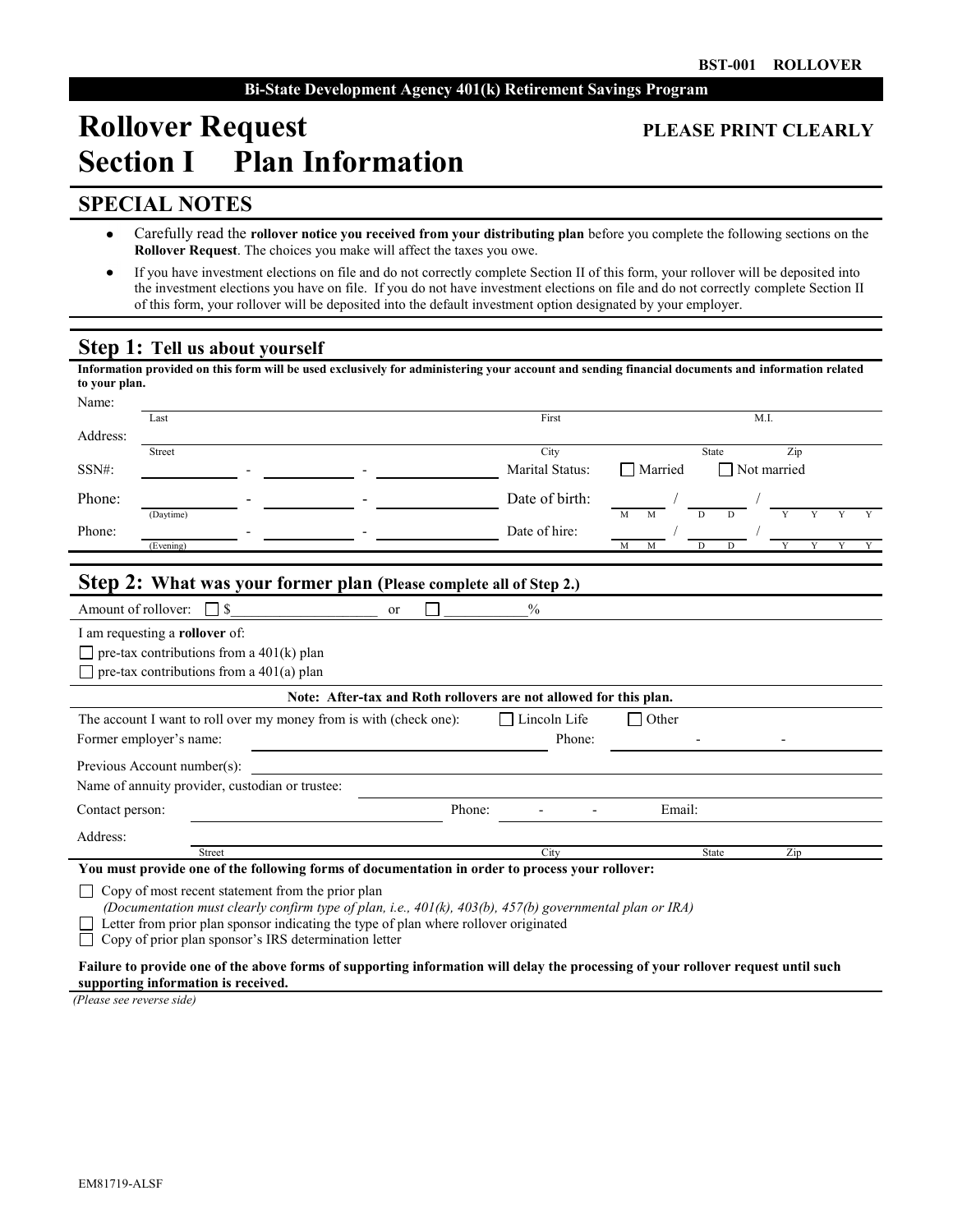### **Step 3: Signatures**

- I verify that this transaction contains only eligible rollover dollars. I have read the above information and authorize the investment of my rollover contribution solely for my benefit, based on my investment elections in Section II of this form. I have read and I understand the **rollover notice I received from my distributing plan**. I request to have this transaction processed immediately.
- I understand that my participation, including my rollover contribution and any associated earnings, will be governed by the provisions  $\bullet$ contained in the receiving retirement plan.
- I verify that this rollover was transferred within 60 days after I received such payment, if applicable.  $\bullet$

Participant's signature Date Contains a series of the Date Contains a series of the Date Contains a series of the Date Contains a series of the Date Contains a series of the Date Contains a series of the Date Contains a se

**X**

**X RC**/Agent/Broker Name Agent Code (If Any)

### **Trustee acceptance**

Be advised that the Wilmington Trust Co. is acting as trustee/custodian and is willing to accept the proceeds from the above-referenced plan or account into the trust/custodial account, in the *Lincoln Alliance*® program.

## **Return this form to:**

Bi-State Development Agency c/o Lincoln Retirement Services Co. PO Box 7876 Fort Wayne, IN 46801-7876

Instructions for former provider

*Please make check payable to:*  Wilmington Trust for the benefit of Bi-State Development Agency 401(k) Retirement Savings Program (participant's name), (participant's Social Security number)

*Please mail check to:*

Bi-State Development Agency Lincoln Retirement Services Co. PO Box 7876 Fort Wayne, IN 46801-7876

*(Please see next page)*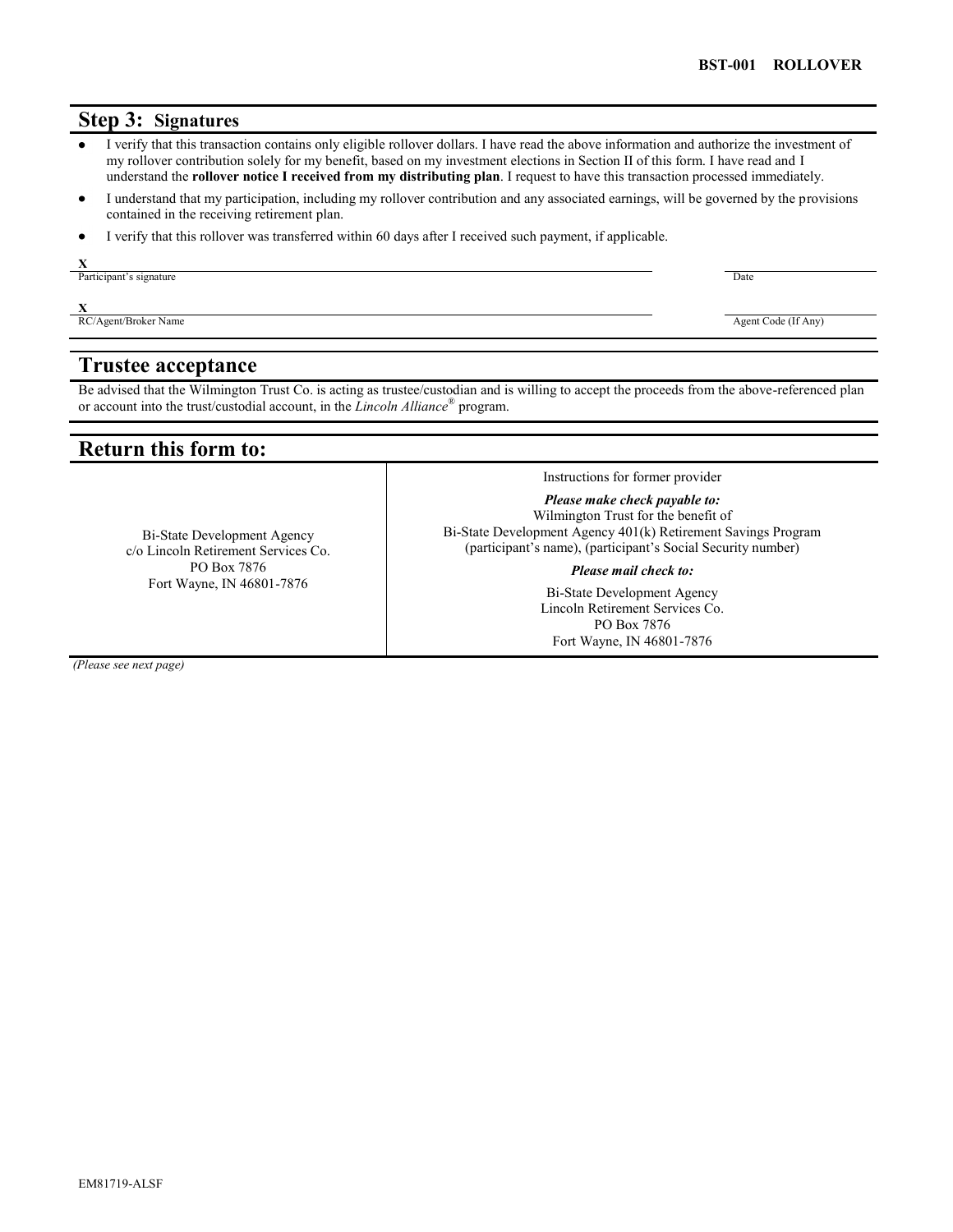# **Rollover Request PLEASE PRINT CLEARLY Section II Investment Information**

| Name |  |
|------|--|
|------|--|

 $\overline{a}$ 

Last **Example 2** First **M.I.** 

**Name: \_\_\_\_\_\_\_\_\_\_\_\_\_\_\_\_\_\_\_\_\_\_\_\_\_\_\_\_\_\_\_\_\_\_\_\_\_\_\_\_\_\_\_\_\_\_\_\_\_\_ SS#: \_\_\_\_\_\_-\_\_\_\_\_\_-\_\_\_\_\_\_\_\_\_**

### **Step 4: Where should your rollover go**

**INVESTMENT ELECTIONS:** I authorize my transferred assets to be invested in the retirement plan in the following manner:

**NOTE:** Indicate investment elections in whole percentages. Total must equal 100%, in increments of 1%. If you have investment elections on file and do not correctly complete Section II of this form, your transfer will be deposited into the investment elections you have on file. If you do not have investment elections on file and do not correctly complete Section II of this form, your transfer will be deposited into the default investment option designated by your employer. You will then be able to move your assets out of that investment option.

#### **Continue to the following page to elect your Investment Allocations**

#### **Return this form to:**

Bi-State Development Agency, c/o Lincoln Retirement Services Co. LLC, PO Box 7876, Fort Wayne, IN 46801-7876

Mutual funds in the *Lincoln Alliance®* program are sold by prospectus. An investor should carefully consider the investment objectives, risks, and charges and expenses of the investment company before investing. The prospectus contains this and other important information and should be read carefully before investing or sending money. Investment values will fluctuate with changes in market conditions, so that upon withdrawal, your investment may be worth more or less than the amount originally invested. Prospectuses for any of the mutual funds in the *Lincoln Alliance*® program are available at 800 234-3500.

The program includes certain services provided by Lincoln Financial Advisors Corp. (LFA), a broker-dealer (member FINRA) and an affiliate of Lincoln Financial Group, 1300 S. Clinton St., Fort Wayne, IN 46802. Unaffiliated broker-dealers also may provide services to customers.

Wilmington Trust Company is not an affiliate of Lincoln Financial Group.

Lincoln Retirement Services Company, LLC is an affiliate of Lincoln National Corporation.

Lincoln Financial Group is the marketing name for Lincoln National Corporation and its affiliates. Affiliates are separately responsible for their own financial and contractual obligations.